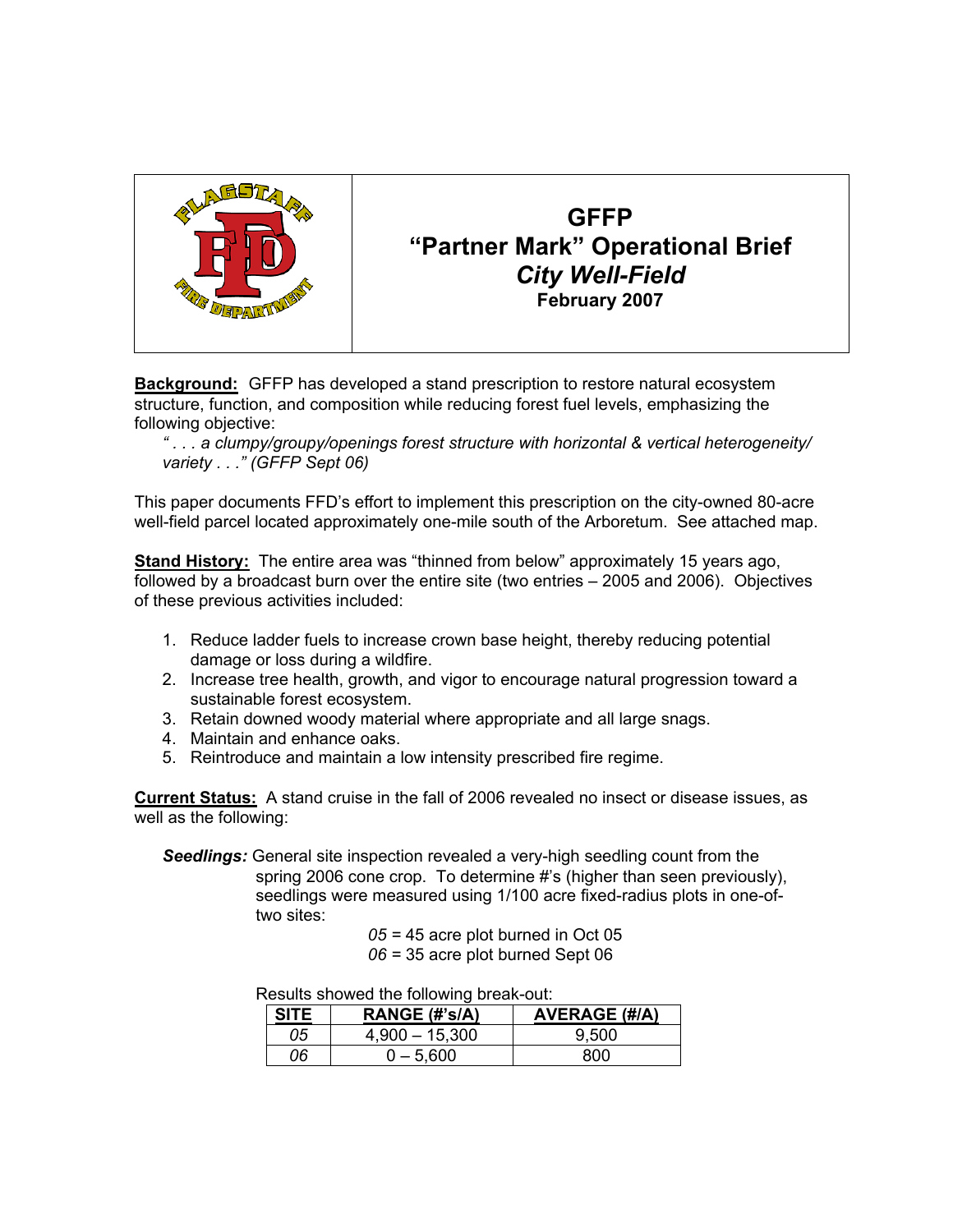#### *Timber:*

| <b>SIZE CLASS</b> | #T/A | <b>BA/A</b> | <b>VOLUME/A</b>       |
|-------------------|------|-------------|-----------------------|
| Saplings          | 41   | 2.0         |                       |
| $5.0 - 8.9$ "     | 19   | 5.0         | .4 cds                |
| $9.0 - 11.9$      | 22   | 13.3        | 514 bd ft             |
| $12.0 - 15.9$ "   | 28   | 30.0        | 2,136 bd ft           |
| $16.0 - 19.9$ "   | 17   | 30.0        | 3,229 bd ft           |
| $20.0 - 23.9$ "   |      | 10.0        | 1,506 bd ft           |
| $24.0+$ "         |      | 13.3        | 2,355 bd ft           |
|                   |      |             |                       |
| <b>TOTAL</b>      | 135  | 105.1       | 9,739 bd ft or 20 cds |

## **Planned Operations – 2007:**

#### *Objectives:*

- 1. Reduce canopy cover by approximately 60%, primarily as tree groups.
- 2. Create a tree group forest structure (approximately 40% of unit/stand/area), some with interlocking crowns and multi-story structure, interspersed with openings and interspaces that more closely resembles conditions which existed prior to interruption of the historic fire regime.

In addition, a longer-term objective is to permit establishment of natural regeneration in openings to facilitate long-term structural heterogeneity.

#### *Guidelines:*

- 1. *Openings* will comprise approximately 50% of the overall site, will vary in size from \_ - 5 acres, and vary in shape and configuration.
- 2. *Tree groups* will occupy approximately 50% of the overall area. Spacing between groups will vary between 50 to 200 feet.
- 3. Multiple *tree clumps* of 5-40+ trees of varying size will be scattered within each individual tree group, and will range from 1/10 – 1.5 acres in size. Stocking of each group will vary between 40 to 120 ft BA/A, and most will have interlocking crowns. Some light thinning within an identified clump is permitted to achieve overall objectives. Trees outside of an identified clump but within an identified group will largely be removed, but some individual "link" trees may retained in order meet objectives.
- 4. Irregular tree spacing and vertical diversity within-and-between the individual groups and clumps is desired.
- 5. Yellow pines (regardless of size), Gambel oak (regardless of size), and pines greater than 24 inches DBH will be retained.
- 6. Factors to consider for other trees to retain include:
	- Dominant and co-dominant blackjack pines with good tree form and vigor,
	- Any size class  $(≥ 1" DBH)$ , so as to increase vertical diversity,
	- Those not in the most common size classes ( $\leq$  5 "DBH and  $\geq$  18" DBH), and
	- Those of poor form (if no other choices exist) or special "character".
- 7. Historical evidence patterns will not receive special consideration for locating groups, clumps, or individual trees for two reasons:
	- a. Some evidences have been lost due to past disturbance, and